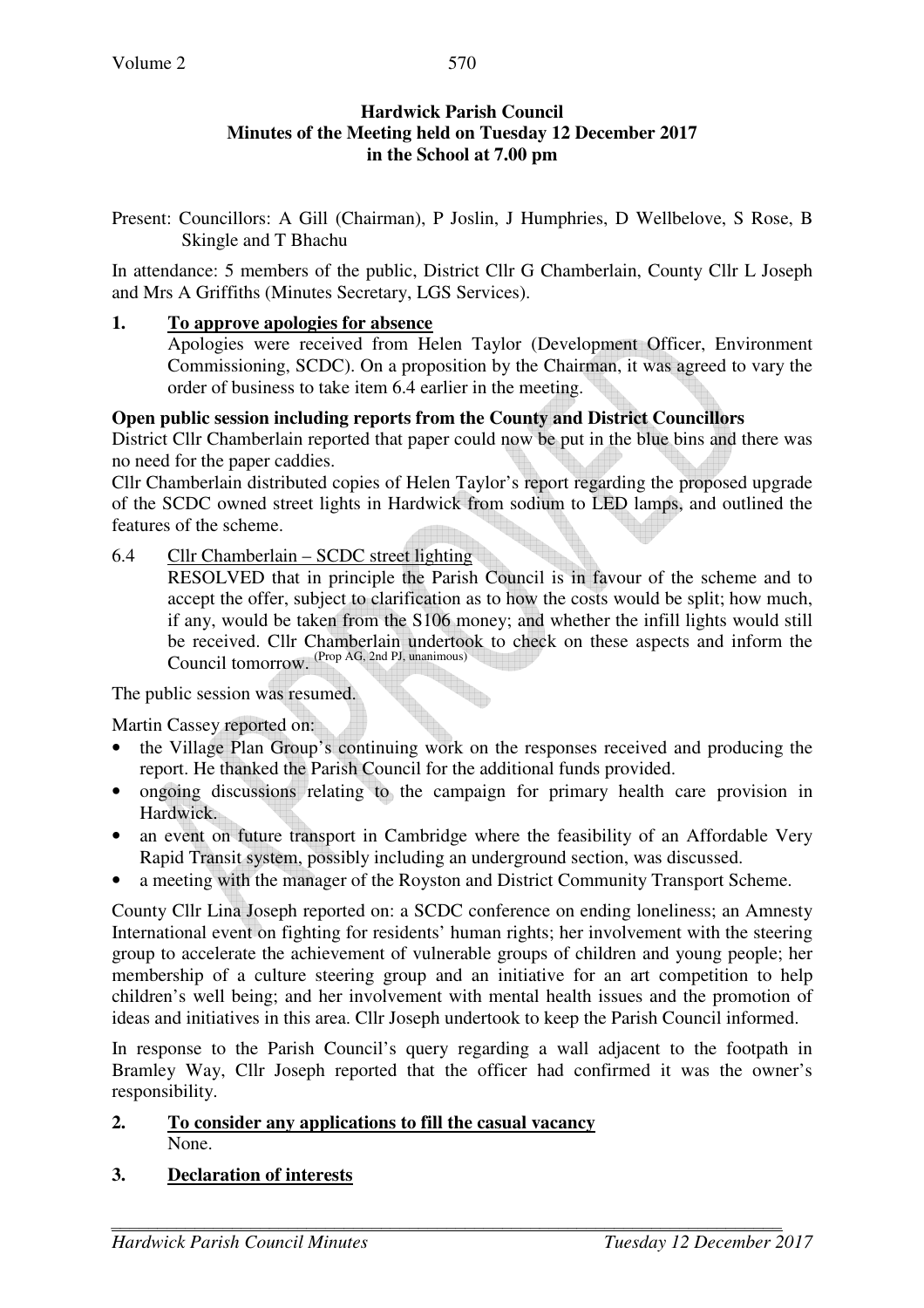3.1 To receive declarations of interests from councillors on items on the agenda and details of dispensations held

Cllr Joslin declared an interest in items 5.2 and 6.2 as a resident of St Neots Road and a bus user.

Cllr Gill declared an interest in item 8.1 as a member of the Trustees of the Community Hall and the existence of his dispensation, and also in item 6.2 as a user of St Neots Road.

Cllrs Wellbelove and Skingle declared an interest in item 5.1 as members of HSSC.

Cllr Skingle declared an interest in item 5.2 as a regular user of the bus/Park and Ride and in 6.2 as a regular user of St Neots Road.

Cllr Rose declared a non-pecuniary interest in item 5.1 as a member of HSSC and a non-pecuniary interest in item 6.2 as a user of St Neots Road.

3.2 To receive written and grant any requests for dispensation as appropriate for items on this agenda

None.

# **4. To approve the minutes of the previous meeting on 28 November 2017**

RESOLVED that the minutes of the meeting on 28 November be approved and signed by the Chairman as a true record, after the following amendments:

Open session – line 1, add "outline" before "planning permission;" line 5, amend to read "The landscape master plan needs to be adjusted to accommodate construction traffic, to move bridleway 3-4 metres south then reinstate it when the build has been completed" and add "This has been proposed to the planners."

Open session, paragraph 3 line 5 to insert "year"

Open session, final paragraph – delete "asked."

Item 6.2, paragraph 3, line 3 to insert "the."

Item 6.3, line 3, delete "for."

Item 9.1, bullet point 3 – replace "Worcester Avenue" with "Grenadier Walk." (Prop PJ, 2nd BS, unanimous)

## **5. Matters arising and carried forward from the last or previous meetings for discussion/decisions**

5.1 (5.1) Pavilion downpipes and soakaways – to consider quotations received RESOLVED given that the quotations received were not like for like, to defer this item to the next meeting, to seek another quotation, and to return to Carters requesting a quotation for two downpipes with soakaways and seeking a recommendation from them as to the optimum number required.

RESOLVED also to ask the manager of HSSC to report on the current situation and how long the excess water takes to drain away/how long it is lying for.

5.2 (6.2) Greater Cambridge Partnership Cambourne to Cambridge Phase One consultation

At 8.22 pm the meeting was suspended briefly to enable District Cllr Chamberlain to speak.

RESOLVED that the Parish Council supports Scotland Farm for the Park and Ride  $\frac{1}{100}$   $\frac{1}{100}$   $\frac{1}{100}$   $\frac{1}{100}$   $\frac{1}{100}$   $\frac{1}{100}$   $\frac{1}{100}$   $\frac{1}{100}$   $\frac{1}{100}$   $\frac{1}{100}$   $\frac{1}{100}$   $\frac{1}{100}$   $\frac{1}{100}$   $\frac{1}{100}$   $\frac{1}{100}$   $\frac{1}{100}$   $\frac{1}{100}$   $\frac{1}{100}$   $\frac{1$ 

RESOLVED following a show of hands for each option, as follows:

Route A – none in favour: Route  $B - 3$  in favour; Route  $C - 4$  in favour

To support Route C. (Prop BS, 2nd SR, carried with 4 in favour and 3 against)

RESOLVED to add a comment that the Parish Council endorses the continued investigation into improving the Girton interchange in order to provide an all-way interchange/additional Park and Ride site and hub for improving transport into the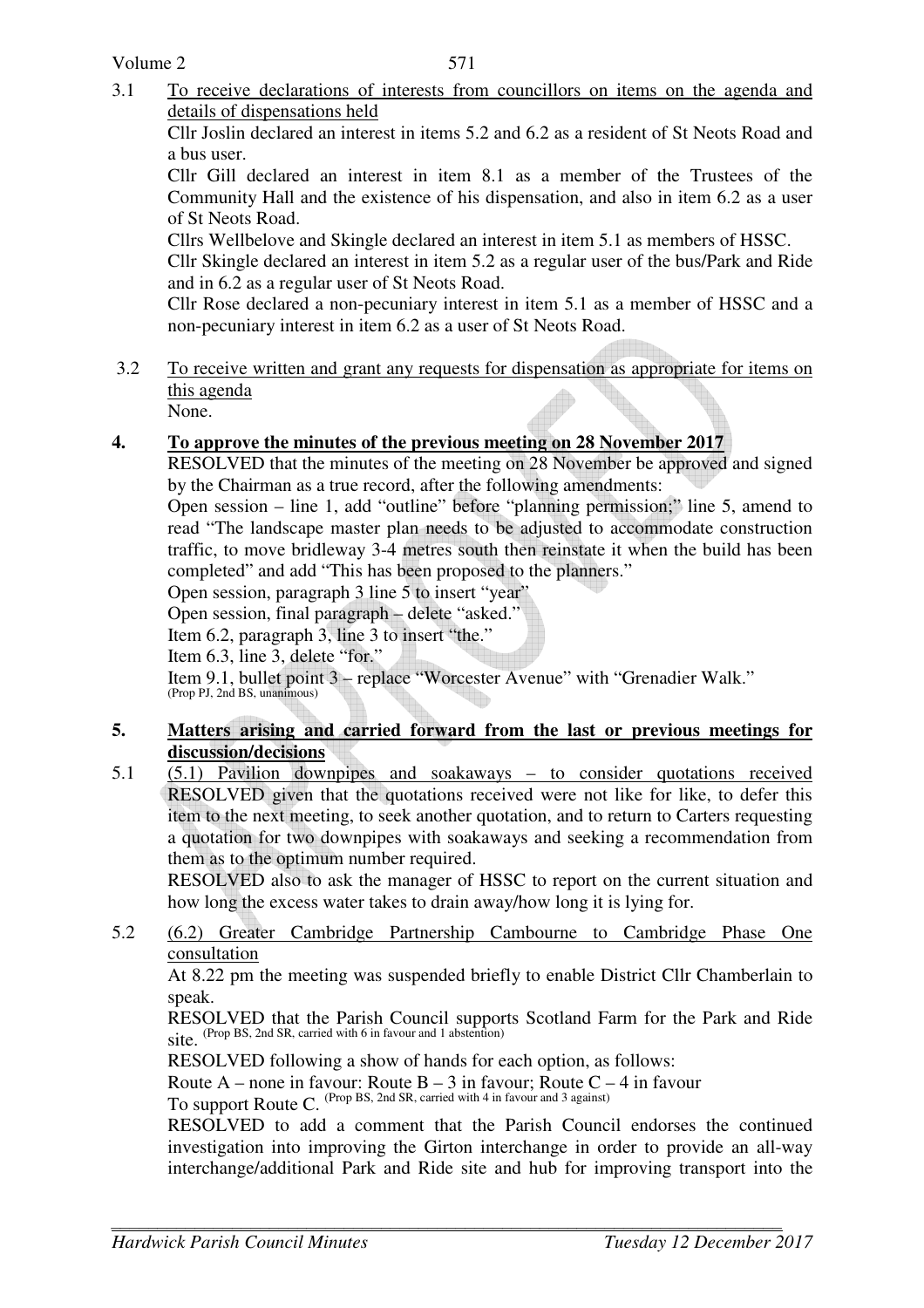city, which would prevent rat-running and parking on verges, and reduce safety hazards and queuing on the M11 junction 13 slip road.

5.3 Millers Way update and to consider any action required RESOLVED to note James Stringer's report that CCC intends to seek clarification on some of the evidence, and to await developments.

# **6. Correspondence/communications received**

6.1 Resident – maintenance of fencing 99 Bramley Way RESOLVED, given that a study of the plans had indicated that the maintenance responsibilities belonged to the residents, to note that the wall was not the Parish Council's responsibility and to inform the resident accordingly. (Prop BS, 2nd JH, unanimous)

# 6.2 Resident – request for speed limit reduction in St Neots Road

RESOLVED, given that a reduction in the speed limit would not necessarily prevent the use of the road as a rat run, and given the expense of any interim change to the speed limit when the long-term use of the road is yet to be decided by the County Council, that the Parish Council should monitor the situation and not seek any changes to the existing speed limit for the time being. (Prop SR, 2nd AG, carried with 6 in favour and 1 abstention)

# 6.3 SCDC Taxi consultation – Licensing policy and conditions

RESOLVED that Cllr Humphries should draw residents' attention to the consultation via Hardwick Happenings so that they may reply individually if they wish. (Prop BS, 2nd AG, unanimous)

6.4 Cllr Chamberlain – SCDC street lighting Taken earlier.

# **7. Planning Applications and Decision notices and tree works applications**

- 7.1 Planning applications received since the last meeting
- 7.1.1 S/3911/17/FL 59 Ellison Lane Two storey extension to the side of dwelling RESOLVED that the Parish Council make no recommendation. (Prop AG, 2nd JH, unanimous)
- 7.2 SCDC Decision Notices
- 7.2.1 S/1694/16/OL Agricultural field west of Grace Crescent Outline planning permission with all matters reserved except for access for the erection of up to 98 dwellings (use Class C3) and associated works, including access, car and cycle parking, open space and landscaping – Permission granted.
- 7.2.2 S/1945/17/FL Old Victoria Farmhouse, 26 Main Street New rear extension and work around existing bread oven – Permission granted. Noted.
- 7.2.3 S/1946/17/LB As above, listed building permission Permission granted.
- 7.2.4 S/2342/17/FL Workshop rear of 303 St Neots Road To convert the existing commercial unit to a two bed bungalow – Withdrawn.
- 7.2.5 S/2665/17/FL 339 St Neots Road Erection of two family dwellings Permission granted.
- 7.2.6 S/2895/17/FL 3 Worcester Avenue New detached dwelling Permission granted.
- 7.2.7 S/3490/17/FL 68 Limes Road Erection of two storey dwelling and associated works to vehicular access – Permission refused.
- 7.2.8 S/3492/17/FL 52 Main Street Resubmission or previously approved timber frame double garage with minor alteration – Permission granted.
- 7.2.9 S/3677/17/LB The Old Victoria Farmhouse, 26 Main Street Works to reinstate inglenook fireplace (current dining room) and installation of a wood burner. Installation of chimney liner and wood burning stove (study) – Permission granted.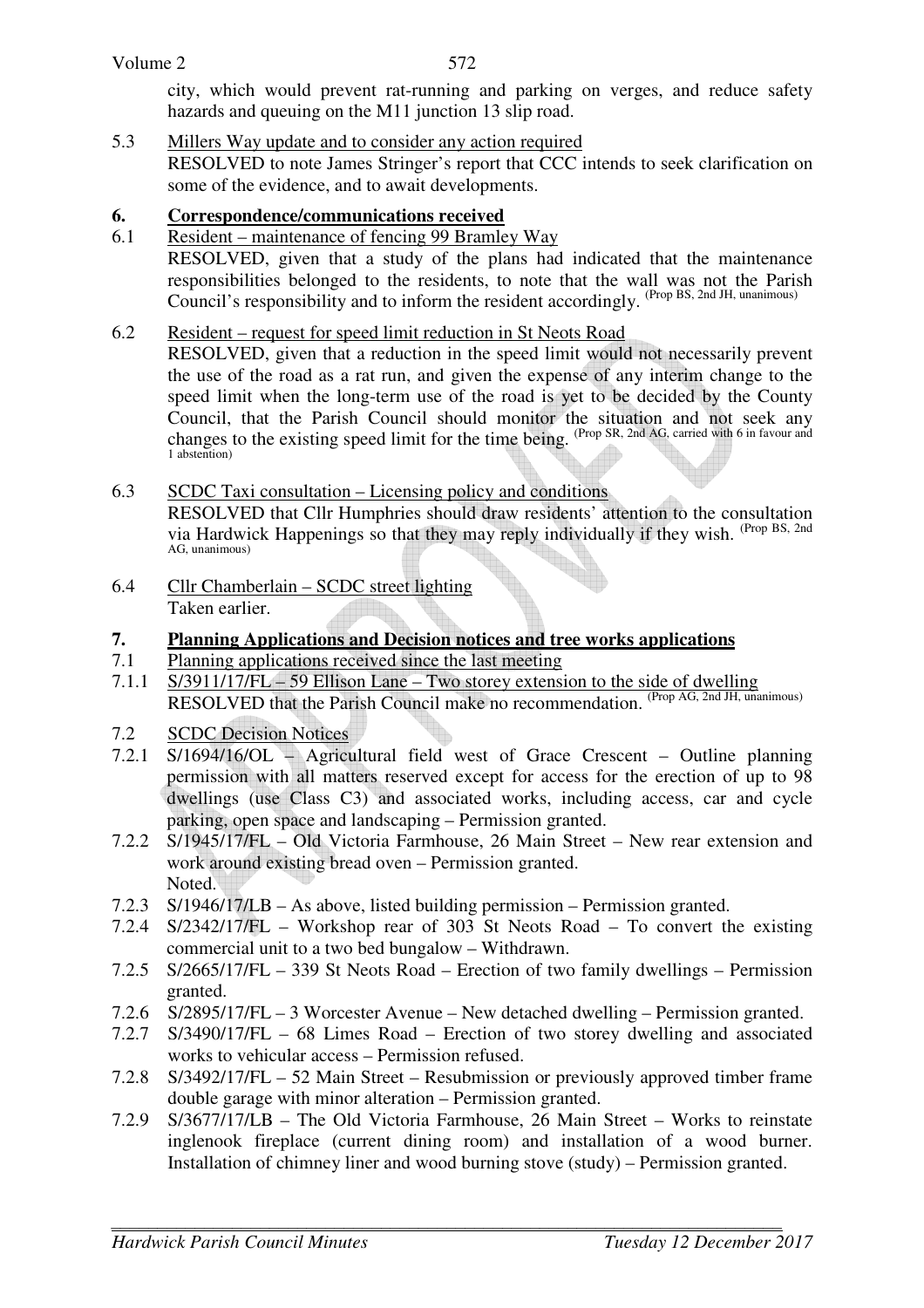7.3 Tree Works Applications None.

# **8. Members reports and items for information only**

8.1 New Housing Developments and Planning Obligations including Hill's public exhibition for detailed proposals in relation to the outline permission for the development at Grace Crescent

Cllr Rose reported that Hill was still preparing the Reserved Matters planning application. Clarion, (previously Circle) were in the process of agreeing the S106 obligations and would then look at the reserved matters. It was proposed that work would start in the middle of next year. It was suggested that the map shown at the exhibition should be placed on the website.

## 8.2 Webmaster

Cllr Rose confirmed that he was willing to accept his appointment as interim webmaster in his absence at the last meeting.

# **9.** Finance, procedure and risk assessment<br>9.1 To consider any quotes for urgent work re

To consider any quotes for urgent work required because of risk and Clerk's use of delegated powers

RESOLVED to note that:

- the Clerk had used her delegated powers to contract SCDC to clear up the area behind the Scout Hut at an approximate cost of £60.00.
- the sum of £500.00 had been received from Hardwick Harriers but following a request from the Club for a further reduction, they were informed that £250.00 remained outstanding for the last season. A response was awaited.
- A loan repayment was expected from the Cricket Club.

## 9.2 To receive play areas and skate park inspection reports

RESOLVED to receive the reports for the skate park, Grenadier Walk and Worcester Avenue play areas. The moss at Grenadier Walk has returned, and this is believed to be due to overhanging branches from an adjacent resident's property.

RESOLVED that Cllr Bhachu will provide the Clerk with a resident's details and that the Parish Council should write to the resident asking them to remove the branches.

# 9.3 To receive the financial report and approve the payment of bills

RESOLVED that the payments as listed in the finance report should be paid, plus (Salary – replacement cheque) £121.33 and Cambridgeshire Cricket (Fertiliser)  $£150.00$  (Prop PJ, 2nd SR, unanimous)

| LGS Services (Admin support) | £1309.15 |
|------------------------------|----------|
| Salary                       | £90.36   |
| Salary                       | £112.00  |
| HMRC (PAYE/NIC)              | £165.60  |
| <b>NEST</b> (Pension)        | £166.75  |
|                              |          |

Credits, including investment interest and pitch fees, were noted.

## **10. Members' items for the next agenda and for the Clerk's information and Closure of meeting**

RESOLVED that the budget setting meeting should be held on 6 February 2018. RESOLVED to note the request from Martin Cassey that the Parish Council consider whether to make budget provision for any recommendations from the Village Plan; however, in the absence of specific project proposals, the Parish Council could only note at this stage that costs may arise and this will be discussed at the budget meeting.